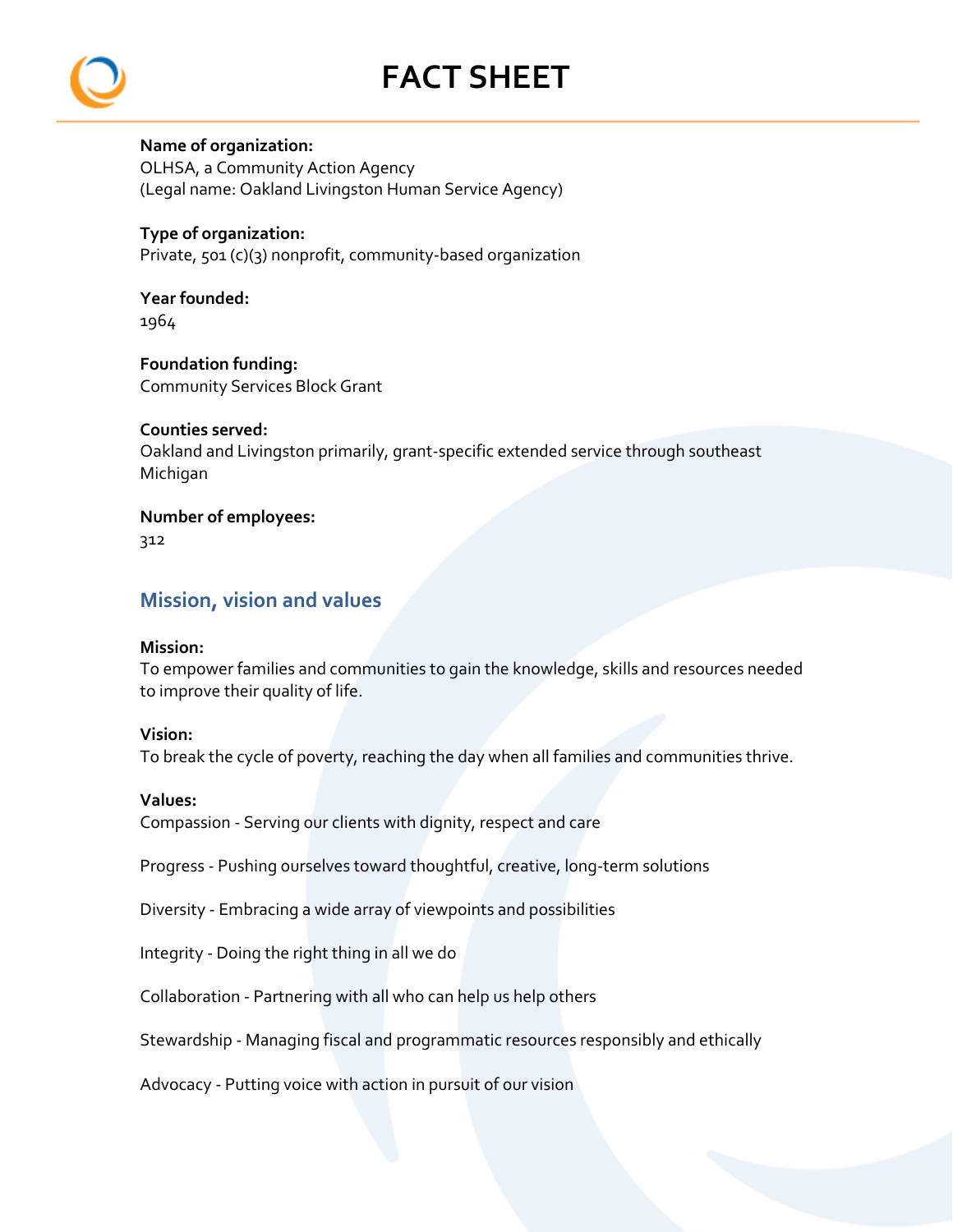# **FACT SHEET**



# **Leadership**

**Chief Executive Officer:**  Susan Harding

### **Board Executive Committee:**

Officers – Cynthia Wells, chairperson Khalfani Stephens, vice chairperson Deborah M. Majeski, secretary Douglas Williams, treasurer

#### Public sector –

Joe Del Morone, Oakland County Commissioner Wade Fleming, Oakland County Board of Commissioners Commissioner Douglas Helzerman, Livingston County Board of Commissioners Commissioner Janet Jackson, Oakland County Board of Commissioners Commissioner Gary McGillivray, Oakland County Board of Commissioners Honorable Phyllis McMillen, Oakland County judicial Allan E. Schneck, government and public service Khalfani Stephens, government and public service

#### Private sector –

Fran Amos, Oakland County business and industry Beverly Beltramo, Oakland County business and industry Sean Corcoran, Oakland County business and industry Deborah M. Majeski, Oakland County business and industry Ellen Terpening, Oakland County business and industry Cynthia Wells, Oakland County business and industry Douglas Williams, Oakland County business and industry

Community representative sector – Jennifer Agosta‐Price, Head Start policy council Taressa Ariss, Livingston County – Homeless Continuum of Care Committee Yohannes Bolds, youth concerns Richard J. Holmes, south Oakland region Holbert Maxey, housing Ninfa Mendoza, multi‐cultural Debbie Miller, health and disabled Mary White‐Block, senior citizens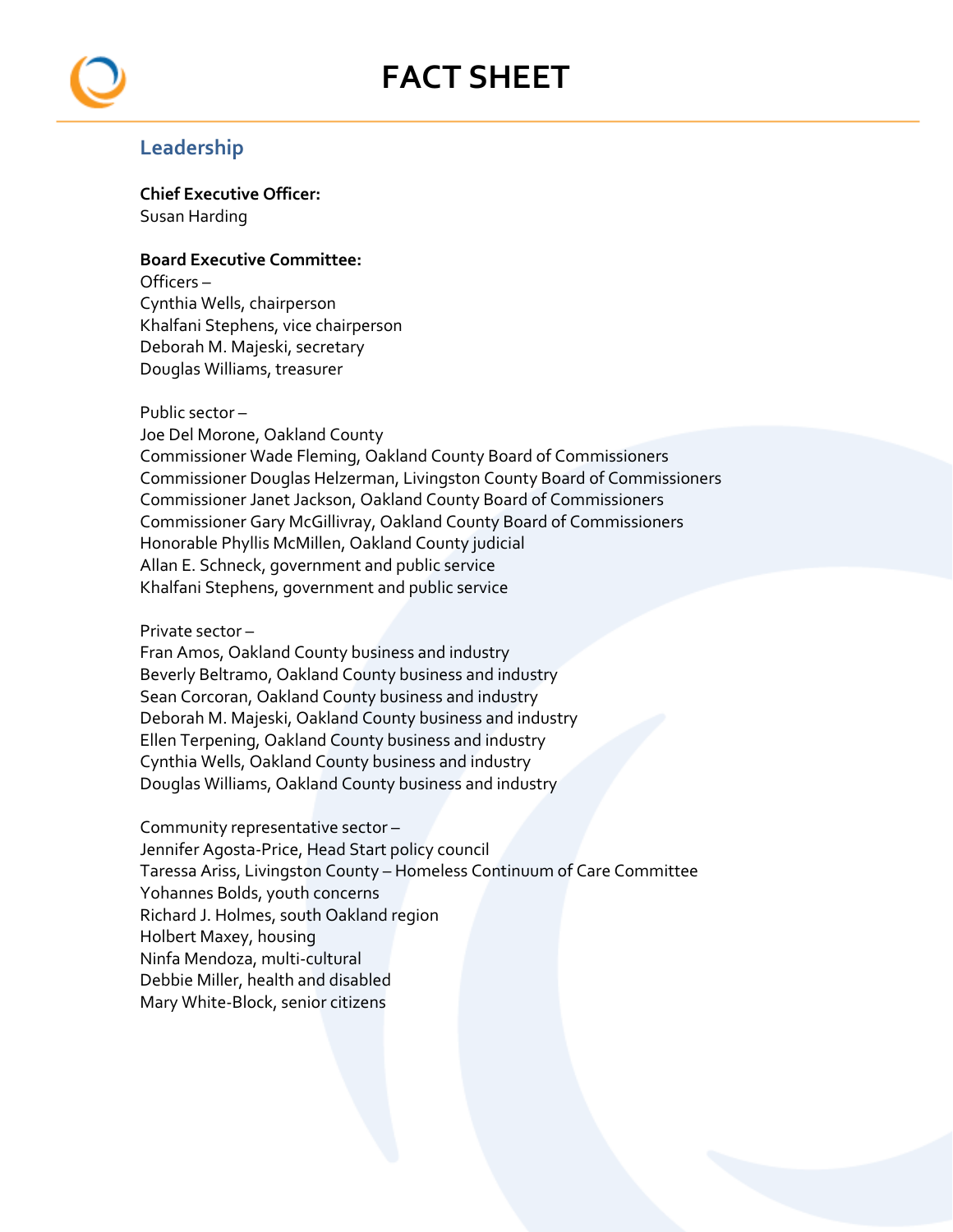



# **Programs and services**

#### **Services and programs currently available –**

- Affordable Assistance
- Affordable Care Act navigators
- Asset development (IDAs)
- Bridging the Gap United Way
- Commodity food program
- Community Services Block Grant (CSBG)
- Early Head Start
- **Emergency utility services**
- Financial and homebuyer education and counseling
- Foreclosure counseling
- Grandparents Raising Grandchildren support group
- Great Start Readiness Program
- Head Start
- HIV/AIDS, health integrated services
- Older adults services
- Michigan Enrolls
- Nutrition programs
- Parenting programs
- Substance abuse prevention programs
- Summer lunch program
- Tax preparation assistance
- Temporary assistance for needy families
- Venture Inc: Energy-efficient, affordable house sale and rental
- Weatherization assistance
- **•** Energy optimization
- Women, Infants and Children (WIC)
- Youth employment and training

#### **Total number of services provided in 2016:** 209,245

#### **Total number of clients served in 2016:** 22,164

#### **2016 operating budget:** \$26 million